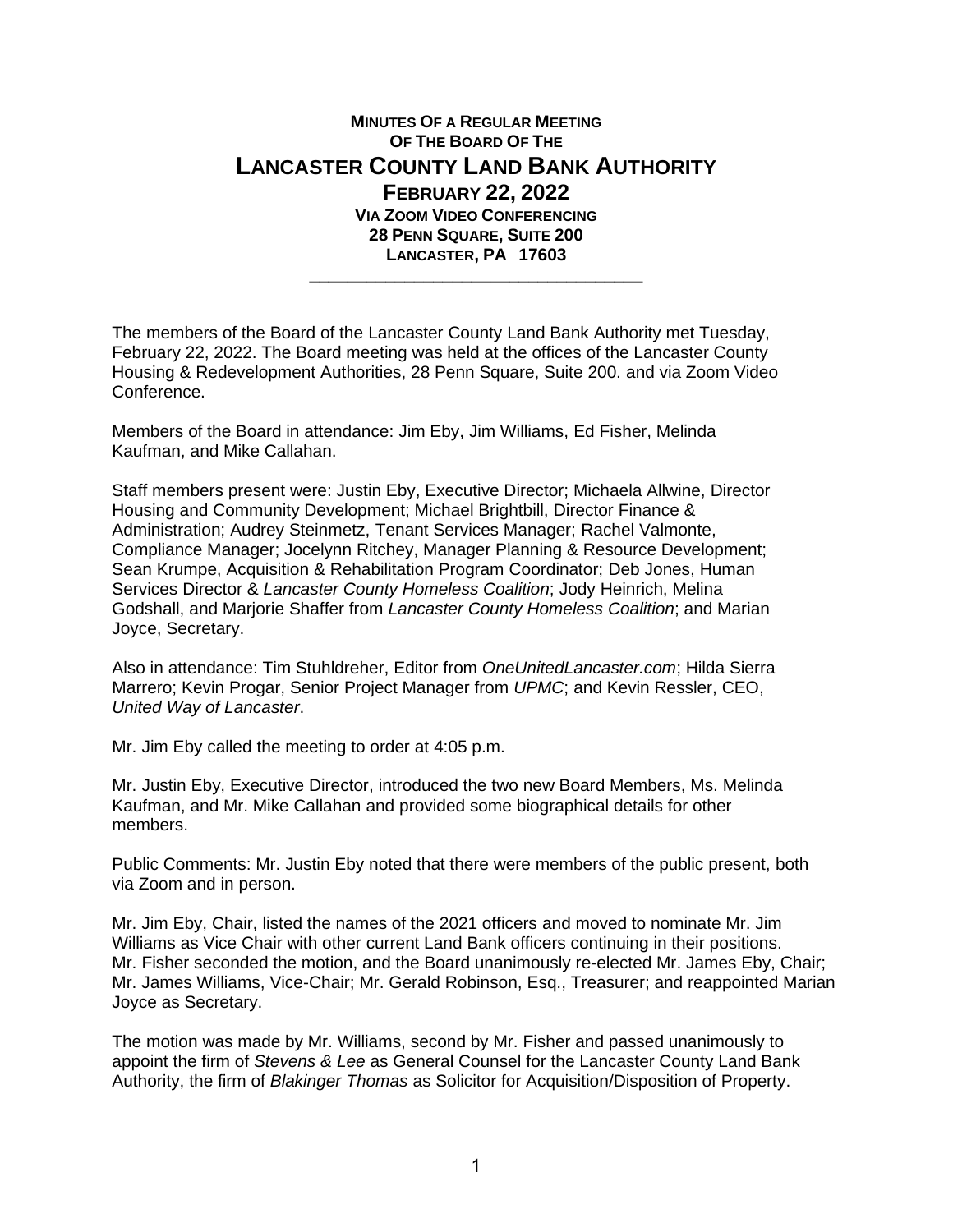Minutes of the December 21, 2021 meeting were approved. The motion was made by Mr. Jim Williams, second by Mr. Fisher, and unanimously accepted.

Communications – None

Executive Director's Report: Mr. Justin Eby referred the Board to his written report and then turned the meeting over to staff members, Ms. Allwine and Mr. Krumpe. They did an online photographic presentation to show the status of current projects and provide context for incoming Board members, and also answered questions from Mr. Fisher and Mr. Jim Eby.

The Financial Reports for the months of November and December 2021 and January 2022 were approved on a motion by Mr. Williams, second by Mr. Fisher, and unanimously accepted. Mr. Brightbill, Director Finance & Administration, referred the Board to the written report and highlighted different sections for incoming members. He and Ms. Allwine answered a question on Loan Receivables for the Chair.

Committee Reports: Mr. Jim Eby, Chair, stated that there had not been a formal committee meeting in February, but there will be a meeting of the Project Review Committee in March regarding the Columbia properties, in addition to the usual online sharing.

Unfinished Business – None

New Business:

1) The Board authorized acquisition of 143, 149, 151, and 153 Stump Avenue in the Borough of Columbia. Ms. Allwine, Director Housing and Community Development, provided background on the four contiguous lots and their history. She noted that Mr. Krumpe had done the due diligence regarding back taxes etc. Mr. Jim Eby, chair reminded the Board that this was also contingent on approval by the Columbia School Board and Columbia Borough. The motion to approve was made by Mr. Fisher, second by Mr. Williams, and unanimously carried. (A copy of said Resolution [Feb 22 #1] is attached hereto and made a part hereof).

NOW, THEREFORE, BE IT RESOLVED, by the Board of the Lancaster County Land Bank Authority that:

1. The Land Bank is hereby authorized to acquire the properties at 143-153 Stump Avenue;

2. Acquisition of this property is contingent on the approval of Columbia Borough Council and Columbia School Board;

3. The Land Bank is hereby authorized to use PHARE Funds in an amount not to exceed THIRTY FOUR THOUSAND EIGHT HUNDRED SEVENTY AND 00/100 (\$34,870) for the purchase of the property at 143 Stump Avenue, NINETEEN THOUSAND EIGHT HUNDRED AND 00/100 (\$19,800.00) for the purchase of the property at 149 Stump Avenue, NINETEEN THOUSAND SIX HUNDRED NINETY AND 00/100 (\$19,690.00) for the property at 151 Stump Avenue, and NINETEEN THOUSAND SIX HUNDRED NINETY AND 00/100 (\$19,690.00) for the property at 153 Stump Avenue through a negotiated sale with the property owner.

4.The Executive Director of the Land Bank is hereby authorized and directed to execute all documents on behalf of the Land Bank which may be necessary or desirable to further the intent of this Resolution.